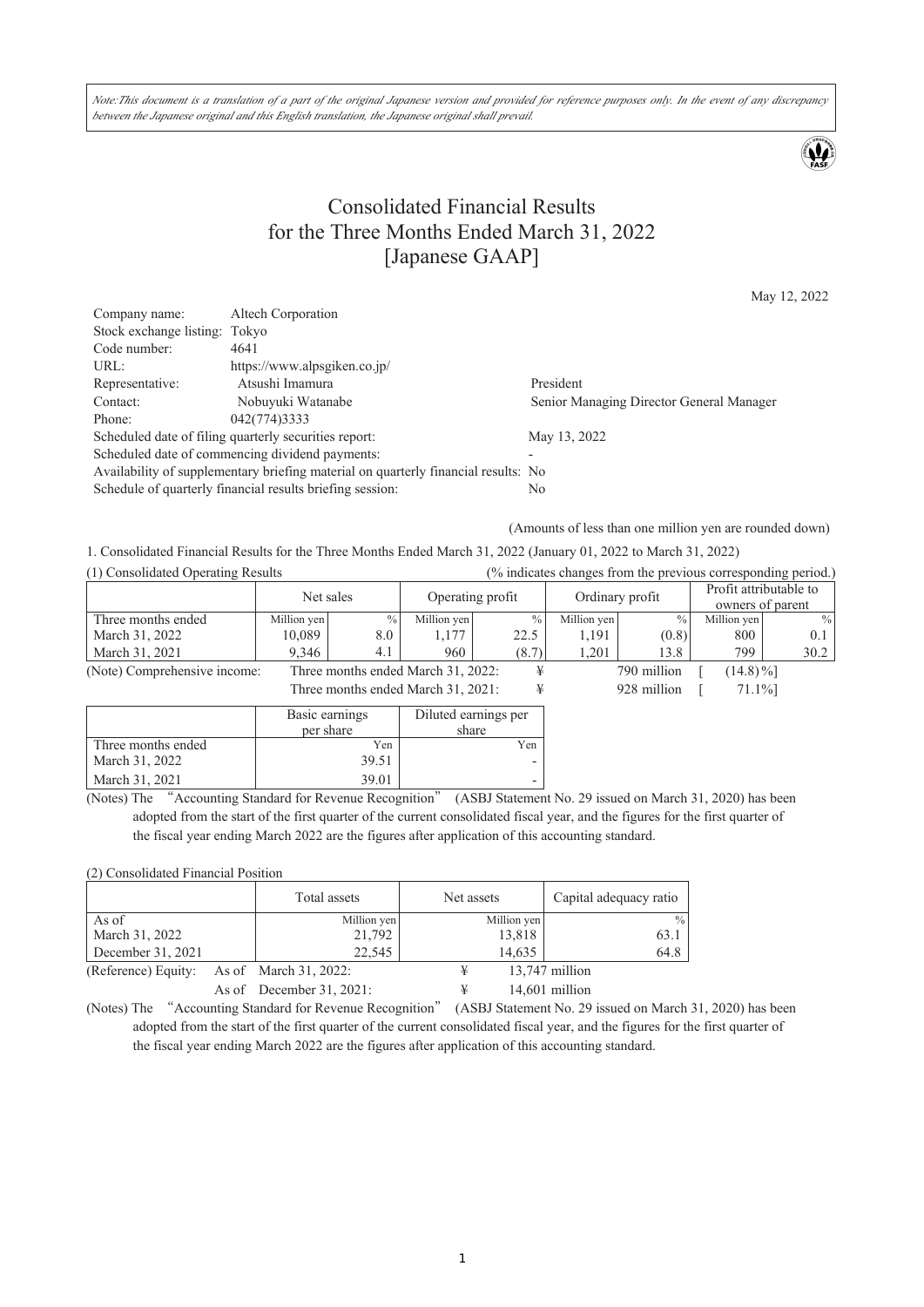## 2. Dividends

|                                      |                          | Annual dividends                                |                          |          |       |  |
|--------------------------------------|--------------------------|-------------------------------------------------|--------------------------|----------|-------|--|
|                                      |                          | 1st quarter-end 2nd quarter-end 3rd quarter-end |                          | Year-end | Total |  |
|                                      | Yen                      | Yen                                             | Yen                      | Yen      | Yen   |  |
| Fiscal year ended December 31, 2021  |                          | 37.00                                           | $\overline{\phantom{0}}$ | 39.00    | 76.00 |  |
| Fiscal year ending December 31, 2022 | $\overline{\phantom{0}}$ |                                                 |                          |          |       |  |
| Fiscal year ending December 31, 2022 |                          |                                                 |                          |          |       |  |
| (Forecast)                           |                          | 38.00                                           | $\overline{\phantom{0}}$ | 38.00    | 76.00 |  |

(Note) Revision to the forecast for dividends announced most recently: No

(Note) Breakdown of the 1st quarter dividend for the fiscal year ending December 31, 2022 :

| Commemorative dividend | yen |
|------------------------|-----|
| Special dividend       | yen |

3. Consolidated Financial Results Forecast for the Fiscal Year Ending December 31, 2022(January 01, 2022 to December 31, 2022)

| (% indicates changes from the previous corresponding period.) |  |  |  |
|---------------------------------------------------------------|--|--|--|
|                                                               |  |  |  |

|                                   | Net sales   |               | Operating profit |               |             | Ordinary profit | Profit attributable to | owners of parent | Basic earnings<br>per share |
|-----------------------------------|-------------|---------------|------------------|---------------|-------------|-----------------|------------------------|------------------|-----------------------------|
|                                   | Million yen | $\frac{0}{0}$ | Million yen      | $\frac{0}{0}$ | Million yen | $\frac{9}{6}$   | Million yen            | $\%$ .           | Yen <sub>1</sub>            |
| Six months ended<br>June 30, 2022 | 20,100      | 7.1           | $008$ .          | 3.9           | .,800       | (22.2)          | .200                   | (22.7)           | 58.47                       |
| Full vear                         | 42,500      | 8.2           | 4.550            | 17.4          | 4.590       | 0.3             | 3.120                  | $0.8\,$          | 152.02                      |

(Note) Revision to the financial results forecast announced most recently: No

(Notes) The "Accounting Standard for Revenue Recognition" (ASBJ Statement No. 29 issued on March 31, 2020) has been adopted from the start of the first quarter of the current consolidated fiscal year, and the figures for the first quarter of the fiscal year ending March 2022 are the figures after application of this accounting standard.

\* Notes:

|            |                          | (changes in specified subsidiaries resulting in changes in scope of consolidation):<br>Yes                    |    |  |
|------------|--------------------------|---------------------------------------------------------------------------------------------------------------|----|--|
| New        |                          | (Company name: DONKEY Corporation)                                                                            |    |  |
| Exclusion: | $\overline{\phantom{a}}$ | (Company name:                                                                                                |    |  |
|            |                          | (2) Accounting policies adopted specially for the preparation of quarterly consolidated financial statements: | No |  |

(3) Changes in accounting policies, changes in accounting estimates and retrospective restatement

| 1) Changes in accounting policies due to the revision of accounting standards: | <b>Yes</b> |
|--------------------------------------------------------------------------------|------------|
| 2) Changes in accounting policies other than 1) above:                         | No.        |
| 3) Changes in accounting estimates:                                            | No         |
| 4) Retrospective restatement:                                                  | No         |
|                                                                                |            |

(4) Total number of issued shares (common shares)

| 1) Total number of issued shares at the end of the period (including treasury shares): |                   |  |  |  |
|----------------------------------------------------------------------------------------|-------------------|--|--|--|
| March 31, 2022:                                                                        | 21,746,675 shares |  |  |  |
| December 31, 2021:                                                                     | 24,746,675 shares |  |  |  |
| 2) Total number of treasury shares at the end of the period:                           |                   |  |  |  |
| March 31, 2022:                                                                        | 1,638,074 shares  |  |  |  |
| December 31, 2021:                                                                     | 4,223,393 shares  |  |  |  |
| 3) Average number of shares during the period:                                         |                   |  |  |  |
| Three months ended March 31, 2022:                                                     | 20,251,192 shares |  |  |  |
| Three months ended March 31, 2021:                                                     | 20,483,913 shares |  |  |  |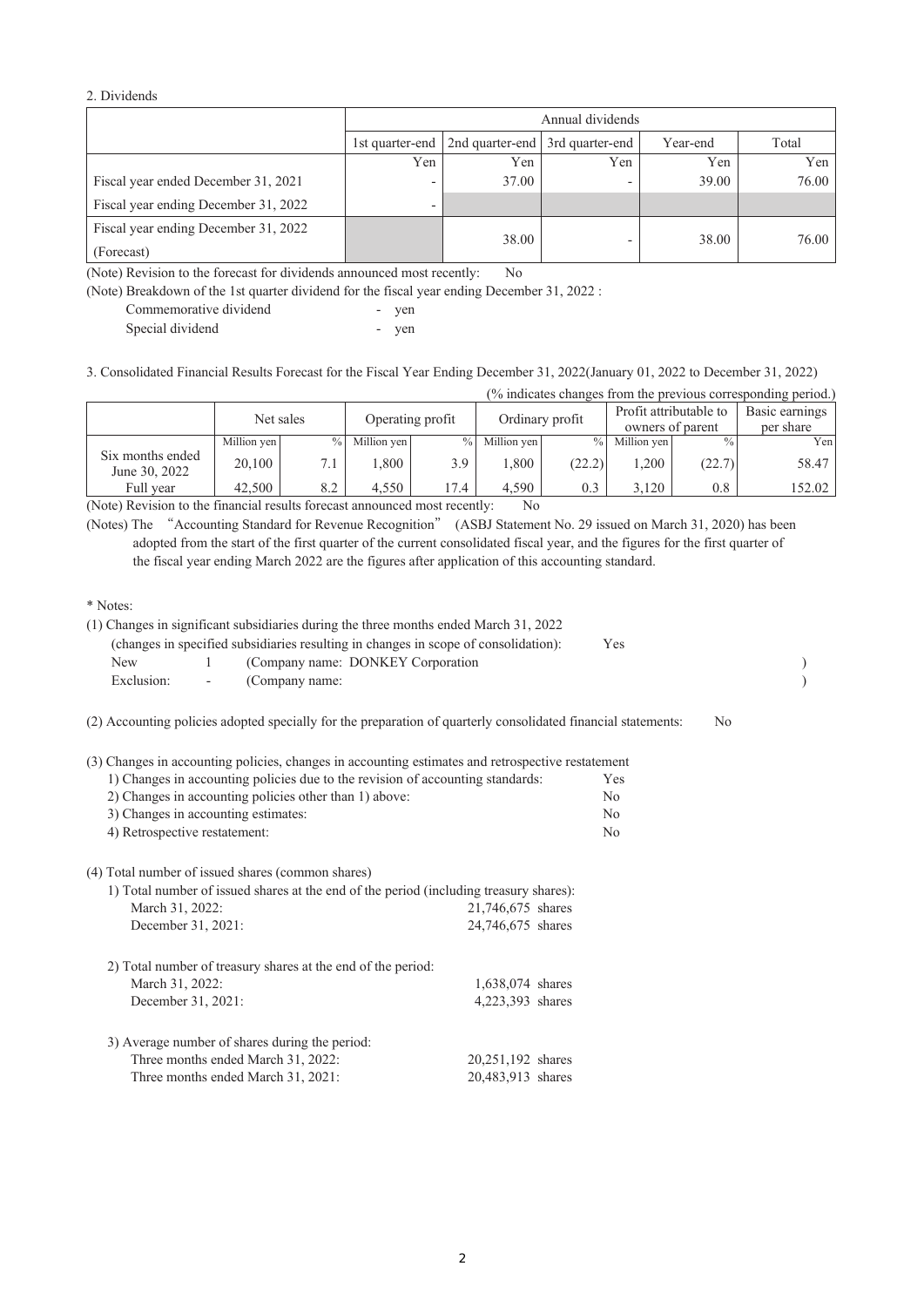## Quarterly Consolidated Financial Statements

Quarterly Consolidated Balance Sheets

|                                                               |                        | (Thousand yen)      |
|---------------------------------------------------------------|------------------------|---------------------|
|                                                               | As of December 31,2021 | As of March 31,2022 |
| Assets                                                        |                        |                     |
| Current assets                                                |                        |                     |
| Cash and deposits                                             | 9,984,642              | 8,711,636           |
| Notes and accounts receivable - trade                         | 5,465,492              |                     |
| Notes and accounts receivable - trade, and contract<br>assets |                        | 5,765,954           |
| Merchandise and finished goods                                |                        | 1,074               |
| Work in process                                               | 303,014                | 85,112              |
| Raw materials and supplies                                    | 46,659                 | 58,503              |
| Other                                                         | 531,672                | 543,302             |
| Total current assets                                          | 16,331,481             | 15,165,584          |
| Non-current assets                                            |                        |                     |
| Property, plant and equipment                                 |                        |                     |
| <b>Buildings and structures</b>                               | 3,294,499              | 3,295,355           |
| Accumulated depreciation                                      | (1,635,998)            | (1,661,753)         |
| Buildings and structures, net                                 | 1,658,501              | 1,633,602           |
| Land                                                          | 1,529,365              | 1,529,365           |
| Other                                                         | 528,454                | 534,655             |
| Accumulated depreciation                                      | (443, 654)             | (453, 943)          |
| Other, net                                                    | 84,800                 | 80,712              |
| Total property, plant and equipment                           | 3,272,666              | 3,243,679           |
| Intangible assets                                             |                        |                     |
| Goodwill                                                      | 327,133                | 443,806             |
| Other                                                         | 145,514                | 142,997             |
| Total intangible assets                                       | 472,647                | 586,804             |
| Investments and other assets                                  |                        |                     |
| Investment securities                                         | 1,139,226              | 1,034,061           |
| Shares of subsidiaries and associates                         | 77,575                 | 32,218              |
| Deferred tax assets                                           | 617,141                | 1,108,705           |
| Other                                                         | 679,304                | 666,851             |
| Accumulated depreciation                                      | (44, 983)              | (45, 112)           |
| Other.net                                                     | 634,320                | 621,739             |
| Total investments and other assets                            | 2,468,264              | 2,796,725           |
| Total non-current assets                                      | 6,213,578              | 6,627,208           |
| Total assets                                                  | 22,545,059             | 21,792,793          |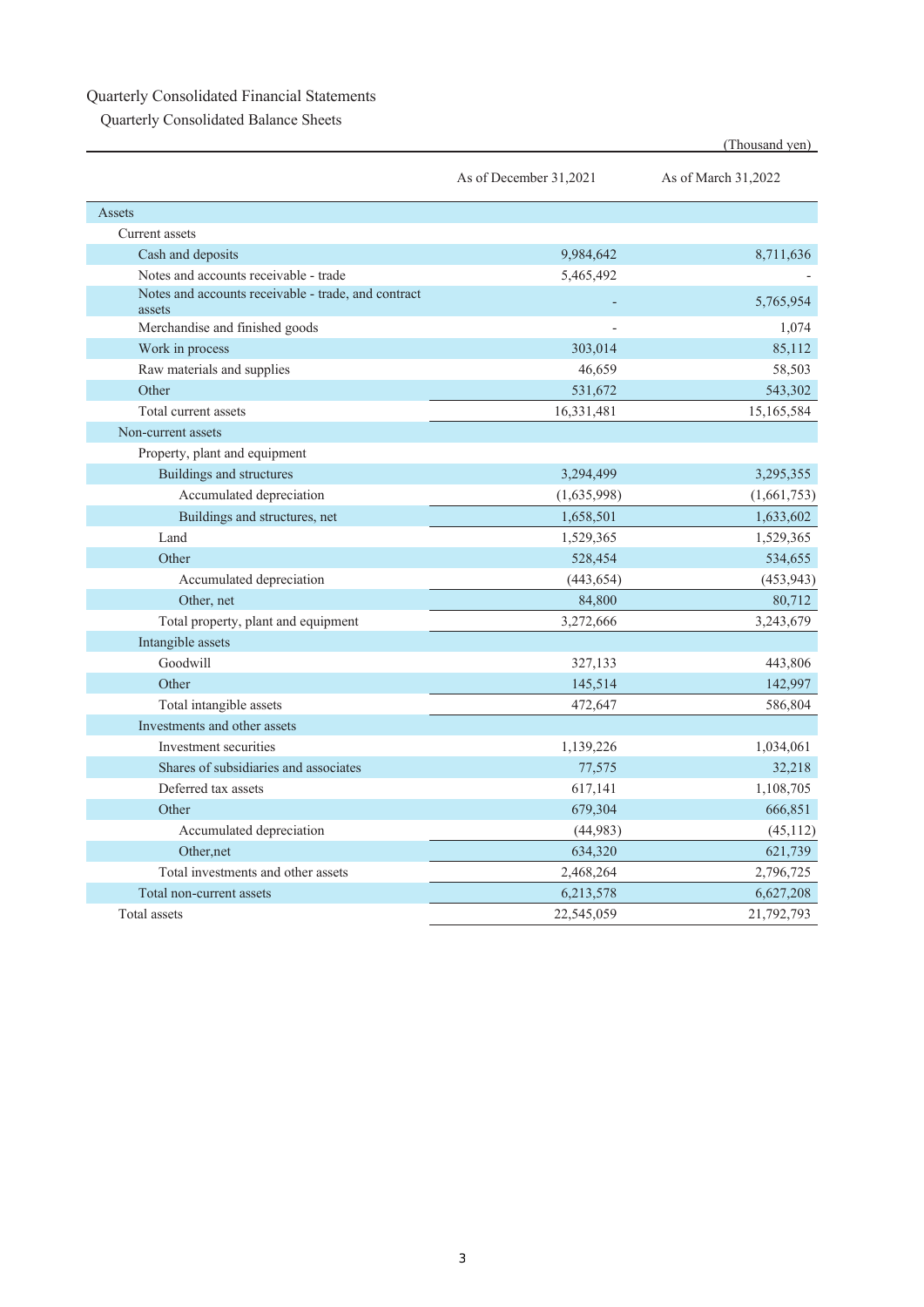|                        | (Thousand yen)      |
|------------------------|---------------------|
| As of December 31,2021 | As of March 31,2022 |
|                        |                     |
|                        |                     |
| 310,198                | 302,815             |
| 773,730                | 277,732             |
| 1,712,506              | 1,106,434           |
| 657,257                | 904,859             |
| 1.421.931              | 2.680.219           |

| Accounts payable - other                                    | 1,712,506   | 1,106,434   |
|-------------------------------------------------------------|-------------|-------------|
| Income taxes payable                                        | 657,257     | 904,859     |
| Provision for bonuses                                       | 1,421,931   | 2,680,219   |
| Provision for bonuses for directors (and other<br>officers) | 32,260      | 8,037       |
| Other                                                       | 2,534,473   | 2,252,911   |
| Total current liabilities                                   | 7,442,358   | 7,533,010   |
| Non-current liabilities                                     |             |             |
| Long-term borrowings                                        | 120,167     | 101,484     |
| Retirement benefit liability                                | 192,332     | 188,573     |
| Other                                                       | 155,035     | 150,787     |
| Total non-current liabilities                               | 467,535     | 440,844     |
| <b>Total liabilities</b>                                    | 7,909,893   | 7,973,855   |
| Net assets                                                  |             |             |
| Shareholders' equity                                        |             |             |
| Share capital                                               | 2,347,163   | 2,347,163   |
| Capital surplus                                             | 3,124,180   | 2,784,651   |
| Retained earnings                                           | 13,489,035  | 10,093,326  |
| Treasury shares                                             | (4,931,131) | (2,039,477) |
| Total shareholders' equity                                  | 14,029,247  | 13,185,663  |
| Accumulated other comprehensive income                      |             |             |
| Valuation difference on available-for-sale<br>securities    | 439,412     | 371,616     |
| Foreign currency translation adjustment                     | 133,287     | 189,779     |
| Total accumulated other comprehensive income                | 572,700     | 561,396     |
| Non-controlling interests                                   | 33,218      | 71,878      |
| Total net assets                                            | 14,635,166  | 13,818,938  |
| Total liabilities and net assets                            | 22,545,059  | 21,792,793  |

**Liabilities** 

Current liabilities

Notes and accounts payable - trade

Short-term borrowings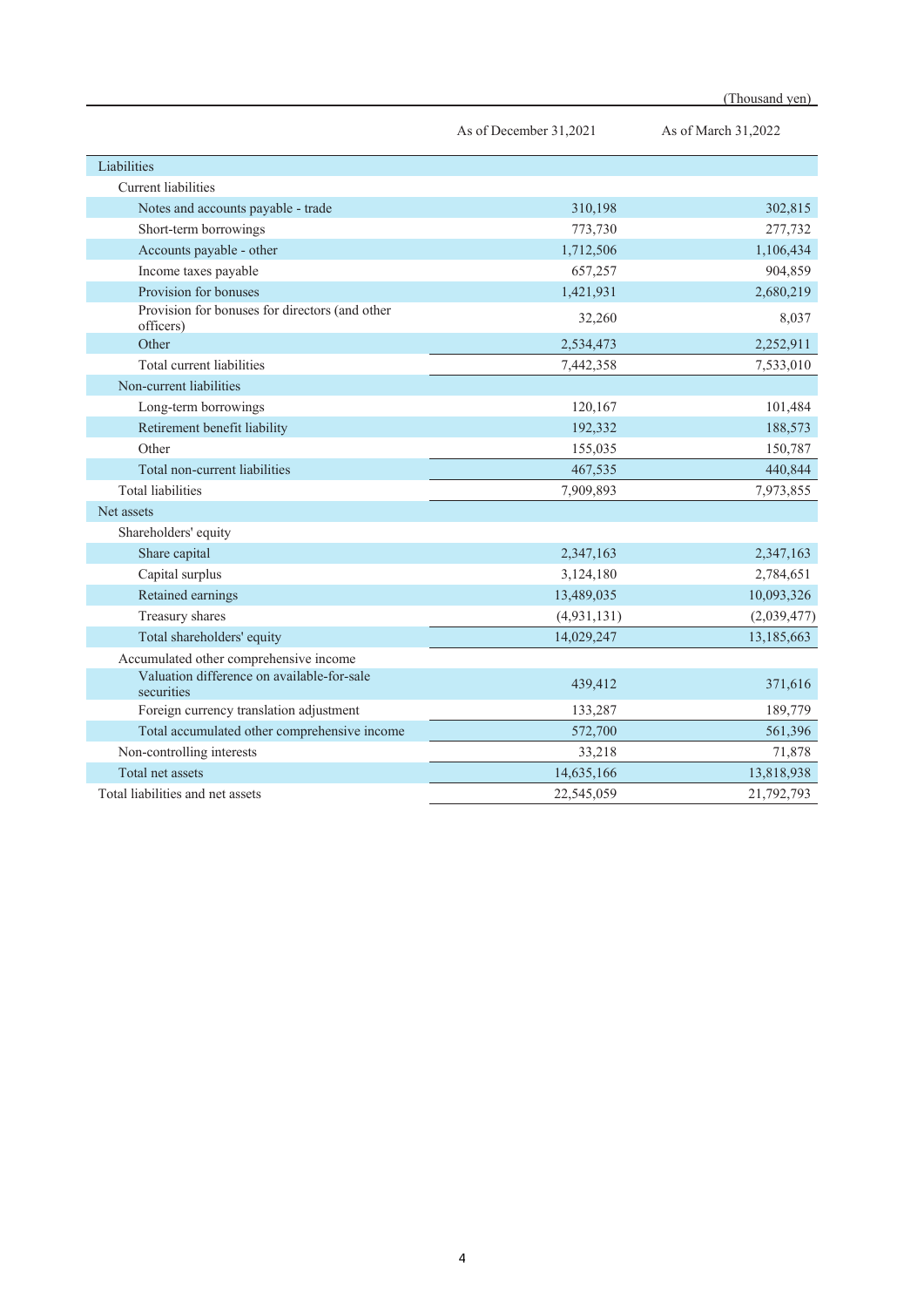## Quarterly Consolidated Statements of Income and Comprehensive Income

|  | Quarterly Consolidated Statements of Income (For the three months) |  |
|--|--------------------------------------------------------------------|--|
|--|--------------------------------------------------------------------|--|

|                                                             |                                             | (Thousand yen)                              |
|-------------------------------------------------------------|---------------------------------------------|---------------------------------------------|
|                                                             | For the three months<br>ended March 31,2021 | For the three months<br>ended March 31,2022 |
| Net sales                                                   | 9,346,499                                   | 10,089,592                                  |
| Cost of sales                                               | 7,179,278                                   | 7,626,404                                   |
| Gross profit                                                | 2,167,221                                   | 2,463,188                                   |
| Selling, general and administrative expenses                | 1,206,285                                   | 1,285,975                                   |
| Operating profit                                            | 960,935                                     | 1,177,212                                   |
| Non-operating income                                        |                                             |                                             |
| Interest income                                             | 1,229                                       | 1,678                                       |
| Dividend income                                             | 100                                         | 100                                         |
| Subsidy income                                              | 227,944                                     | 11,188                                      |
| Rental income                                               | 1,326                                       | 1,326                                       |
| Miscellaneous income                                        | 22,437                                      | 22,828                                      |
| Compensation income                                         | 2,029                                       | 2,057                                       |
| Total non-operating income                                  | 255,067                                     | 39,179                                      |
| Non-operating expenses                                      |                                             |                                             |
| Interest expenses                                           | 1,267                                       | 1,154                                       |
| Rental costs                                                | 2,343                                       | 3,552                                       |
| Loss on extinguishment share-based compensation<br>expenses | 3,625                                       | 2,394                                       |
| Loss on investments in investment partnerships              |                                             | 12,089                                      |
| Foreign exchange losses                                     | 4,920                                       | 4,623                                       |
| Other                                                       | 2,000                                       | 591                                         |
| Total non-operating expenses                                | 14,157                                      | 24,406                                      |
| Ordinary profit                                             | 1,201,845                                   | 1,191,986                                   |
| Extraordinary income                                        |                                             |                                             |
| Gain on sale of non-current assets                          | 16                                          | 27                                          |
| Total extraordinary income                                  | 16                                          | 27                                          |
| <b>Extraordinary</b> losses                                 |                                             |                                             |
| Loss on retirement of non-current assets                    | 11                                          | $\mathbf{0}$                                |
| Total extraordinary losses                                  | 11                                          | $\Omega$                                    |
| Profit before income taxes                                  | 1,201,851                                   | 1,192,013                                   |
| Income taxes - current                                      | 791,167                                     | 856,146                                     |
| Income taxes - deferred                                     | (388, 768)                                  | (465, 424)                                  |
| Total income taxes                                          | 402,398                                     | 390,721                                     |
| Profit                                                      | 799,452                                     | 801,292                                     |
| Profit attributable to non-controlling interests            | 438                                         | 1,122                                       |
| Profit attributable to owners of parent                     | 799,013                                     | 800,169                                     |